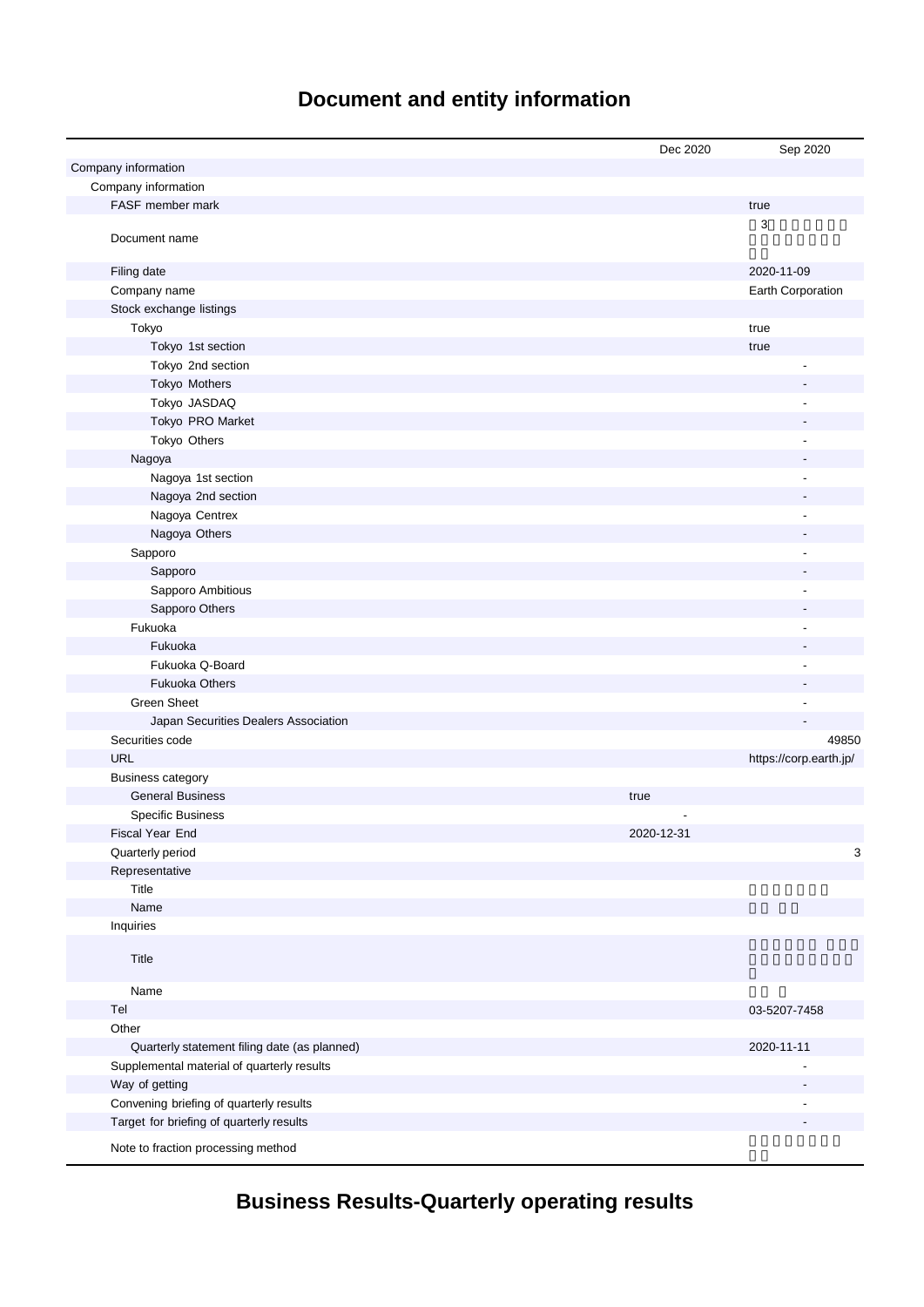|                                                    | Sep 2020 | Sep 2019 |
|----------------------------------------------------|----------|----------|
| Quarterly operating results                        |          |          |
| Quarterly operating results                        |          |          |
| Consolidated operating results                     |          |          |
| Consolidated income statements information         |          |          |
| Net sales                                          |          |          |
| Net sales                                          | 158,247  | 152,800  |
| % change                                           | 3.6      | 4.9      |
| Operating profit                                   |          |          |
| Operating profit                                   | 17,957   | 8,834    |
| % change                                           | 103.3    | 48.4     |
| Ordinary profit                                    |          |          |
| Ordinary profit                                    | 18,093   | 9,037    |
| % change                                           | 100.2    | 44.6     |
| Profit attributable to owners of parent            |          |          |
| Profit attributable to owners of parent            | 11,977   | 5,468    |
| % change                                           | 119.1    | 75.1     |
| Note to consolidated income statements information |          |          |
| Comprehensive income                               |          |          |
| Comprehensive income                               | 13,797   | 5,835    |
| Change in comprehensive income                     | 136.5    | 94.1     |
| Other consolidated operating results               |          |          |
| Basic earnings per share (Yen)                     | 587.52   | 270.35   |
| Diluted earnings per share (Yen)                   | 587.11   |          |
| Note to consolidated operating results             |          |          |
| Note to operating results                          |          |          |

### **Business Results-Quarterly financial positions**

| (in millions of yens)                    |          |          |
|------------------------------------------|----------|----------|
|                                          | Sep 2020 | Dec 2019 |
| Quarterly financial positions            |          |          |
| Quarterly financial positions            |          |          |
| Consolidated financial positions         |          |          |
| Total assets                             | 128,360  | 107,425  |
| Net assets                               | 65,899   | 44,322   |
| Capital adequacy ratio (%)               | 47.9     | 37.3     |
| Note to consolidated financial positions |          |          |
| Owner's equity                           | 61,491   | 40,037   |
| Note to financial positions              | -        |          |

### **Business Results-Note to quarterly business results**

|                                        | Sep 2020                 |
|----------------------------------------|--------------------------|
| Quarterly note to business results     |                          |
| Quarterly note to business results     |                          |
| Note to consolidated financial results |                          |
| Note to consolidated financial results | $\overline{\phantom{0}}$ |

## **Quarterly Dividends**

| (in millions of yens)    |          |          |          |
|--------------------------|----------|----------|----------|
|                          | Dec 2020 | Sep 2020 | Dec 2019 |
| Quarterly dividends      |          |          |          |
| Quarterly dividends      |          |          |          |
| <b>Dividends</b>         |          |          |          |
| Dividend per share (Yen) |          |          |          |
| Dividend per share (Yen) |          |          |          |
| First quarter            |          |          |          |
| Result                   | -        |          |          |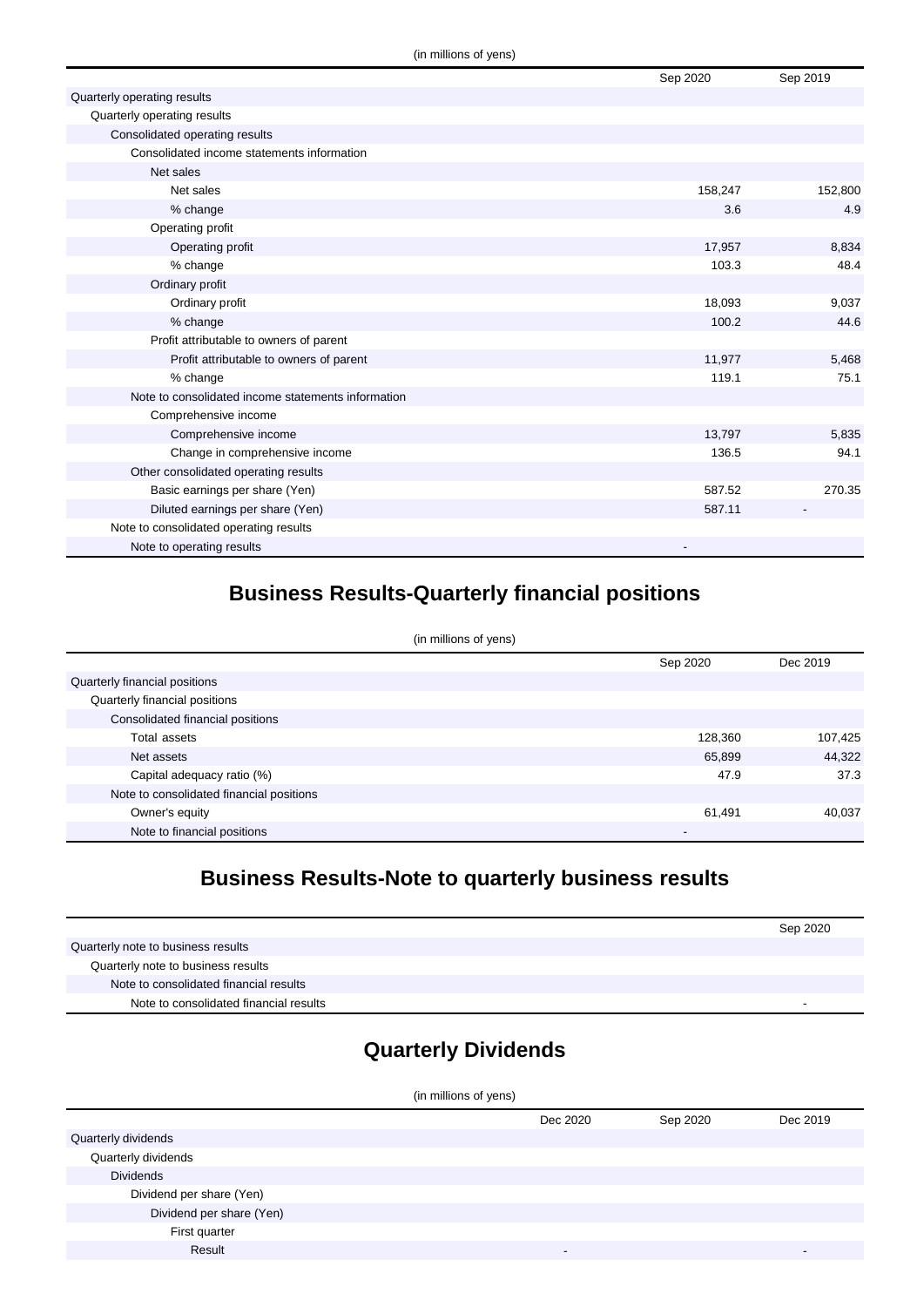| Second quarter                                                         |                          |        |
|------------------------------------------------------------------------|--------------------------|--------|
| Result                                                                 | 0.00                     | 0.00   |
| Third quarter                                                          |                          |        |
| Result                                                                 | $\overline{\phantom{a}}$ |        |
| Year end                                                               |                          |        |
| Result                                                                 |                          | 100.00 |
| Forecast                                                               | 100.00                   |        |
| Upper                                                                  |                          |        |
| Lower                                                                  | ٠                        |        |
| Annual                                                                 |                          |        |
| Result                                                                 |                          | 100.00 |
| Forecast                                                               | 100.00                   |        |
| Upper                                                                  | $\blacksquare$           |        |
| Lower                                                                  | $\overline{\phantom{a}}$ |        |
| Correction of dividend forecast from the most recent dividend forecast |                          |        |
| Correction of dividend forecast from the most recent dividend forecast |                          |        |
| Annual                                                                 | $\overline{\phantom{a}}$ |        |
| Note to dividends                                                      |                          |        |
| Note to dividends                                                      |                          |        |
| Annual                                                                 | $\overline{\phantom{a}}$ |        |

## **Quarterly Forecasts**

(in millions of yens)

|                                         | Dec 2020                       |
|-----------------------------------------|--------------------------------|
| Quarterly forecasts                     |                                |
| Quarterly forecasts                     |                                |
|                                         | 3.2020<br>12                   |
| Title for forecasts                     | 2020<br>2020 12<br>$1 \quad 1$ |
|                                         | 31                             |
| Preamble to consolidated forecasts      |                                |
| Preamble to forecasts                   |                                |
| Main table of consolidated forecasts    |                                |
| Net sales                               |                                |
| Net sales                               |                                |
| Forecast                                | 187,000                        |
| Upper                                   |                                |
| Lower                                   |                                |
| % change                                |                                |
| Forecast                                | $-1.3$                         |
| Upper                                   |                                |
| Lower                                   |                                |
| Operating profit                        |                                |
| Operating profit                        |                                |
| Forecast                                | 4,600                          |
| Upper                                   |                                |
| Lower                                   |                                |
| % change                                |                                |
| Forecast                                | 17.5                           |
| Upper                                   |                                |
| Lower                                   | $\overline{\phantom{a}}$       |
| Ordinary profit                         |                                |
| Ordinary profit                         |                                |
| Forecast                                | 5,000                          |
| Upper                                   |                                |
| Lower                                   |                                |
| % change                                |                                |
| Forecast                                | 15.6                           |
| Upper                                   |                                |
| Lower                                   |                                |
| Profit attributable to owners of parent |                                |
| Profit attributable to owners of parent |                                |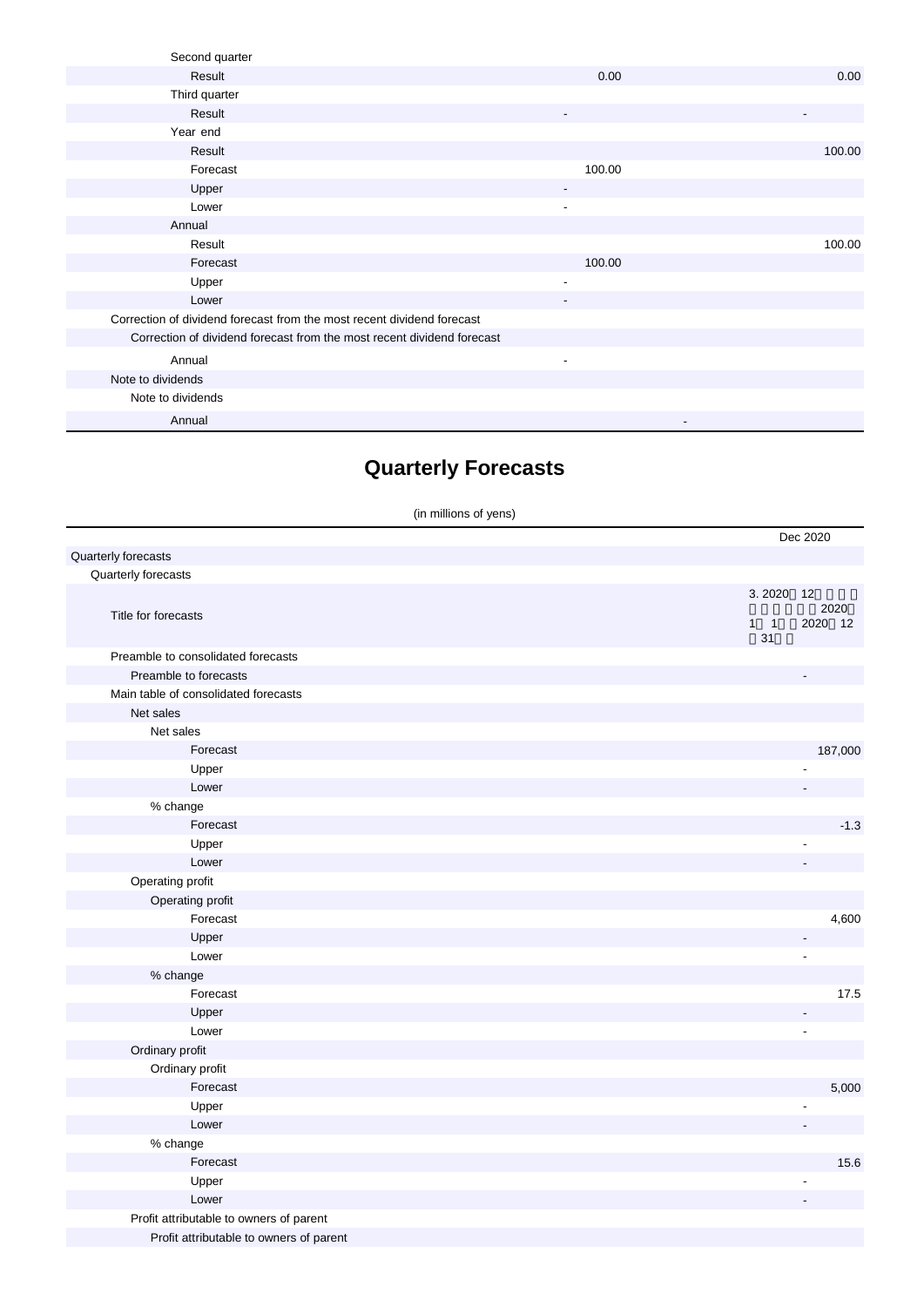| Forecast                                                                 | 2,550                    |
|--------------------------------------------------------------------------|--------------------------|
| Upper                                                                    |                          |
| Lower                                                                    |                          |
| % change                                                                 |                          |
| Forecast                                                                 | 104.0                    |
| Upper                                                                    |                          |
| Lower                                                                    | $\overline{\phantom{a}}$ |
| Basic earnings per share (Yen)                                           |                          |
| Basic earnings per share (Yen)                                           |                          |
| Forecast                                                                 | 122.67                   |
| Upper                                                                    |                          |
| Lower                                                                    | $\overline{\phantom{a}}$ |
| Note to consolidated forecasts                                           |                          |
| Note to forecasts                                                        |                          |
| Correction of financial forecast from the most recent financial forecast |                          |
| Correction of financial forecast from the most recent financial forecast |                          |
| Forecast                                                                 |                          |

#### **Notes, Quarterly-Material changes in subsidiaries during this period changes in scope of consolidations resulting from change in subsidiaries**

|                                                                                                                                   | Sep 2020 |
|-----------------------------------------------------------------------------------------------------------------------------------|----------|
| Material changes in subsidiaries during this period (Changes in scope of<br>consolidations resulting from change is subsidiaries) |          |
| Material changes in subsidiaries during this period (Changes in scope of<br>consolidations resulting from change is subsidiaries) |          |
| <b>Others</b>                                                                                                                     |          |
| Material changes in subsidiaries during this period (Changes in scope<br>of consolidations resulting from change is subsidiaries) |          |
| Material changes in subsidiaries during this period (Changes in<br>scope of consolidations resulting from change is subsidiaries) |          |
| Number of subsidiaries newly consolidated                                                                                         |          |
| Name of subsidiaries newly consolidated                                                                                           |          |
| Number of subsidiaries excluded from consolidation                                                                                |          |
| Name of subsidiaries excluded from consolidation                                                                                  |          |
| Note to material changes in subsidiaries during this period                                                                       |          |
| Note to material changes in subsidiaries during this period                                                                       |          |

### **Notes, Quarterly-Applying of specific accounting of the consolidated quarterly financial statements**

|                                                                                               | Sep 2020 |
|-----------------------------------------------------------------------------------------------|----------|
| Applying of specific accounting of the consolidated quarterly financial statements            |          |
| Applying of specific accounting of the consolidated quarterly financial<br>statements         |          |
| <b>Others</b>                                                                                 |          |
| Applying of specific accounting of the consolidated quarterly financial<br>statements         |          |
| Applying of specific accounting of the consolidated quarterly<br>financial statements         |          |
| Note to applying of specific accounting of the consolidated quarterly<br>financial statements |          |
| Note to applying of specific accounting of the consolidated<br>quarterly financial statements |          |

#### **Notes, Quarterly-Changes in accounting policies and accounting estimates retrospective restatement**